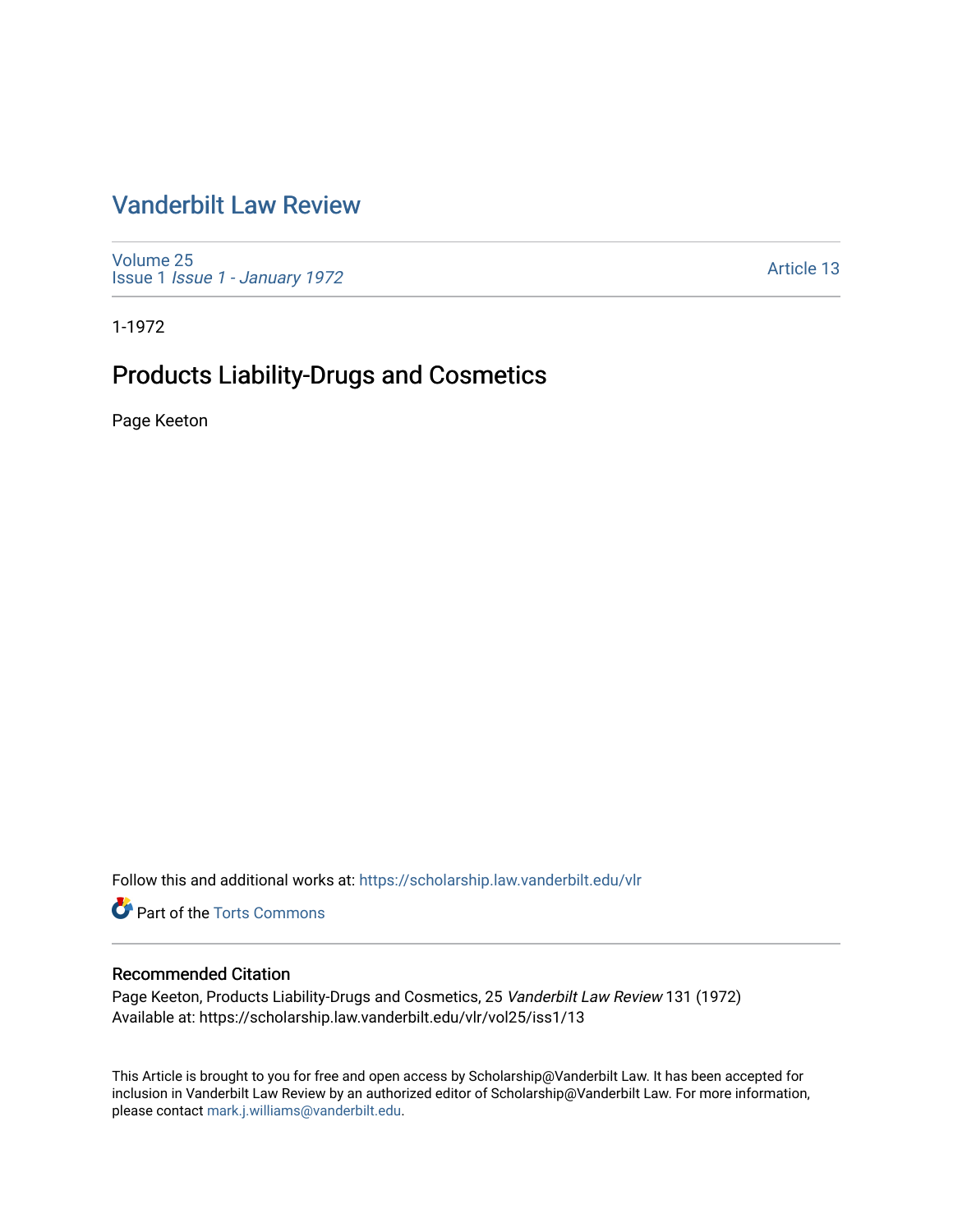### **Products Liability-Drugs and Cosmetics**

#### *Page Keeton\**

#### **I. INTRODUCTION**

Much has been written **by** judges and scholars about abrogation of both the requirement of privity for recovery on warranty theories and the prerequisite of a finding of negligence for recovery on a tort theory against manufacturers and other sellers of all kinds of products.' As a consequence of this abrogation, the courts in some states have completed the change-over from a fault to a strict liability theory of recovery for harm resulting from unintended and latent dangerous conditions of products.2 Moreover, removal of initial restrictions limiting strict liability to users and consumers is proceeding apace, and the logical extension of strict liability to bystanders has already been accomplished in several jurisdictions.<sup>3</sup> Confusion and uncertainty remain, however, as to what actual impact these assaults on fault have had with reference to the legal remedies for physical harm caused **by** inherent risks attendant upon the use of products, such as drugs and cosmetics, that are constructed as they were intended to be.

To date, it has been erroneously assumed that theories of strict liability have materially altered a maker's or seller's liability for physical harm resulting from a dangerous condition characteristic of the product causing injury as well as all others of like kind. **If** there is to be any kind of liability without fault, based on the capacity of an enterprise to bear

Dean, The University of Texas School of Law. Member, American Law Institute. A.B. 1924, LL.B. **1931,** University of Texas; **S.J.D. 1936,** Harvard.

*<sup>1.</sup> E.g.,* James, *The Untoward Effects of Cigarettes and Drugs; Some Reflections on Enterprise Liability,* 54 **CALIF.** L. Rav. **1550 (1966);** Keeton, *Products Liability-Liability Without Fault and the Requirement of a Defect,* 41 **TEXAS** L. **REV. 855 (1963);** Noel, *Products Defective Because of Inadequate Directions Or Warnings,* **23** Sw. **L.J. 256 (1969);** Prosser, *The Fall of the Citadel (Strict Liability to the Consumer), 50* **MINN. L. REV. 791 (1966);** Wade, *Strict Tort Liability of Manufacturers.* **19** Sw. **L.J. 5 (1965).**

*<sup>2.</sup> See* Putman v. Erie City **Mfg. Co., 338 F.2d 911** (5th Cir. 1964); Gottsdanker v. Cutter Laboratories, **6** Cal. Rptr. **320** (Ct. **App. 1960);** Henningsen v. Bloomfield Motors, Inc., **32 N.J. 358, 161 A.2d 69 (1960);** Goldberg v. Kolisman Instrument Corp., 12 **N.Y.2d** 432, **191 N.E.2d 81,** 240 **N.Y.S.2d 592 (1963).**

*<sup>3.</sup> See* Caruth v. Mariani, **II** Ariz. **App. 188,** 463 **P.2d 83 (1970);** Elmore v. American Motors Corp., **70** Cal. **2d 578,** 451 **P.2d** 84, **75** Cal. Rptr. **652 (1969);** Darryl v. Ford Motor Co., 440 **S.W.2d 630** (Tex. **1969);** Noel, *Products Liability: Bystanders, Contributory Fault and Unusual Uses,* in *Proceedings of the Judicial Conference of the Sixth Judicial Circuit of the United States, 50* F.R.D. **321 (1970).**

<sup>131</sup>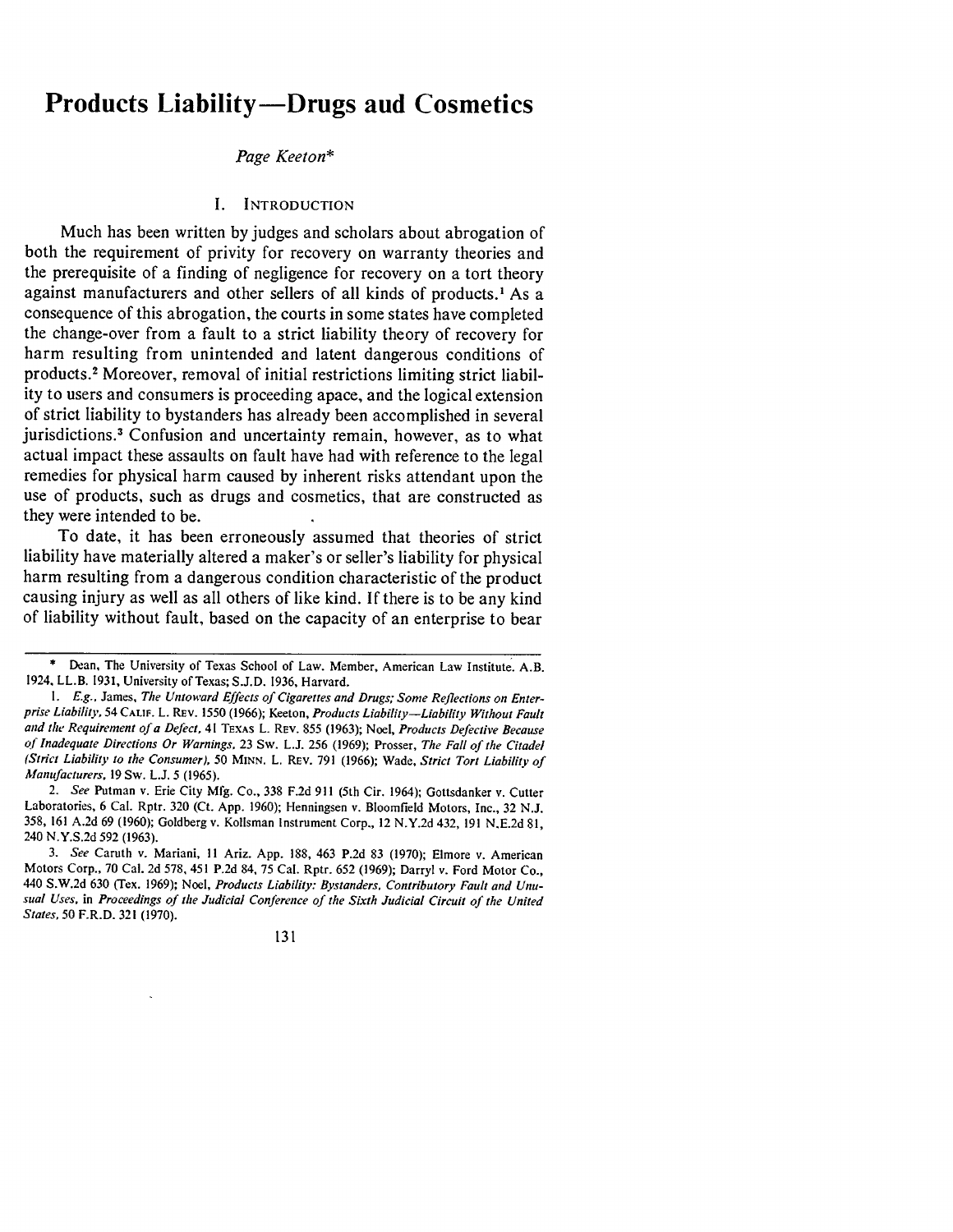and shift losses, it clearly should apply to a manufacturing enterprise's failure to achieve intended results. On the other hand, recognition of the socially desirable principle that the risk of miscarriages in the manufacturing process should be allocated to the manufacturer on the assumption that losses will be shifted to consumers by charging higher prices for the products, does not logically require the abandonment of fault as a basis for shifting losses resulting from hazards inherent in the product as designed. Great practical difficulties are involved in the description and allocation of these risks to the manufacturer, and there is wide disagreement about the theoretical justification and economic consequences of so doing. These analytical problems are particularly apparent in the case of drugs and cosmetics because in the process of their manufacture, distribution, and use, the resulting benefits to the many<sup>4</sup> have come at a high cost to the few.<sup>5</sup> In order to assess the possible applicability of strict liability for harmful effects caused by products made in the manner intended, three principal categories are suggested as a convenient format for discussion: (1) products with side effects that are apparent at the time of sale; (2) beneficial products whose harmful side effects are preliminarily unknowable; and  $(3)$  products whose harmful side effects outweigh their beneficial properties.

Drugs and other products that pose a known or knowable hazard to some at the time of sale constitute the first category. Assuming reasonable care is exercised in the marketing of the product, including the giving of warnings and instructions, are there situations involving this type of product when the manufacturer should be subject to liability without proof of negligence? If not, and if negligence in the manner of marketing the product is a prerequisite to recovery, should the same defenses be available to the defendant as when a claimant seeks recovery on the basis of a breach of the duty of ordinary care, or should only those defenses that may be used by a manufacturer when the basis for recovery is strict tort liability be permitted?

<sup>4. &</sup>quot;Barely a generation ago, a doctor's little black bag contained only a small number of effective drugs . **. .** . But after the discovery of the first sulfa drug in the Thirties, a doctor's medical kit became a treasury of new drugs that helped to heal, cure and to save lives. With this discovery, the world entered the age of chemotherapy-the treatment of disease with chemical agents." National Observer, May **3, 1965,** at **19,** col. **1.**

**<sup>5.</sup>** Whitmore, *Allergies and Other Reactions Due to Drugs and Cosmetics,* **19** Sw. **L.J. 76 (1965).**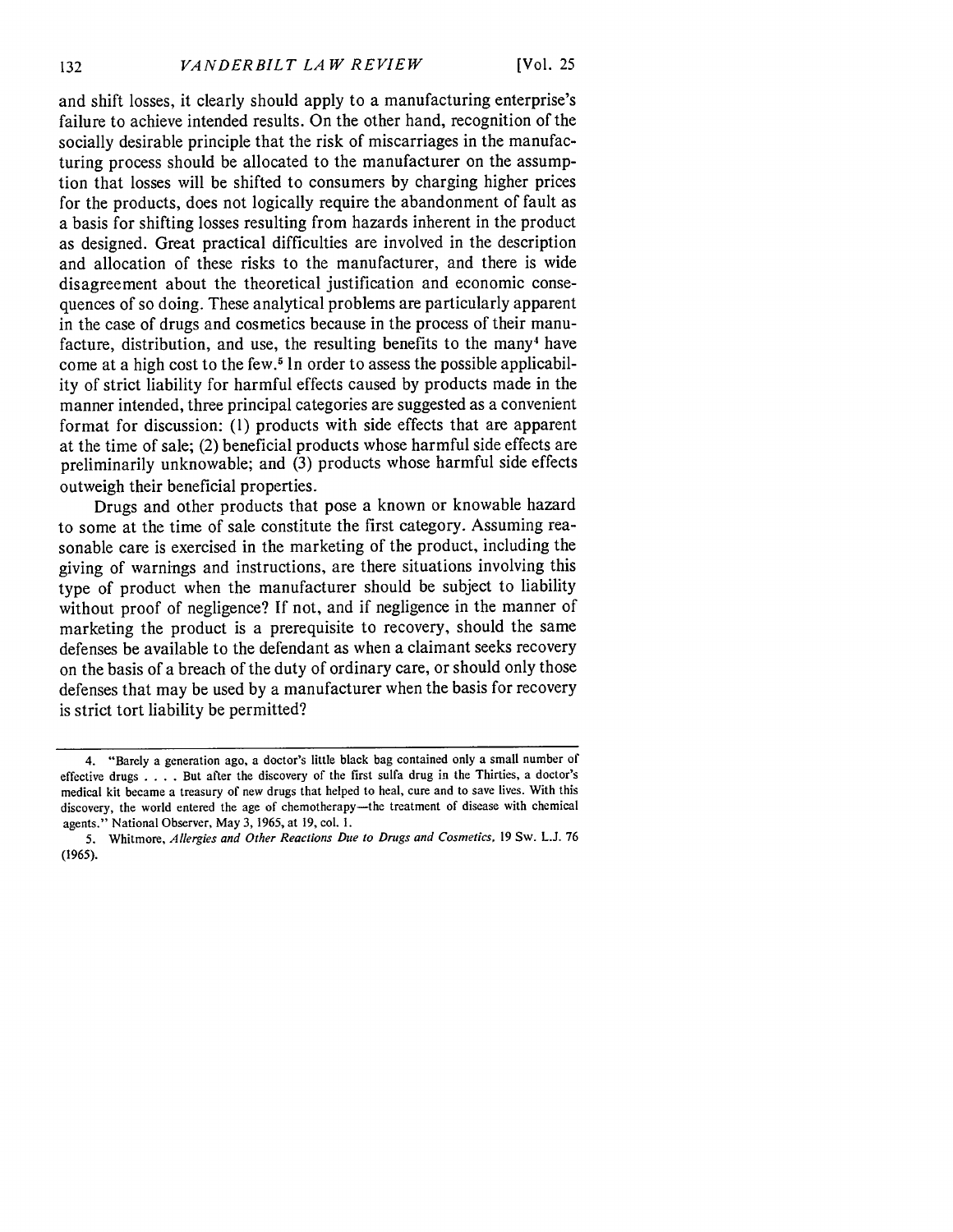In the second category are drugs or other products that, after a period of use, cause some users to have an adverse reaction which was scientifically unknowable at the time of sale or even at the time of injury; nevertheless, it appears that marketing can be conducted in such a way as to justify its continued use. When the risk is discovered, potential users normally would be given both notice of the risk and instructions about how to avoid serious injury. Before the manufacturer discovers the harmful side effects, however, some persons may be seriously injured by the drug as a result of lack of notice. A drug called Aralen has been productive of litigation in this category.'

The third category would include a drug or other product that, after a protracted period of use, proves to be more harmful in its side effects than the benefits to be gained from its use will justify. Within the scope of this category are products that either the judiciary or legislature has found to be defective and, therefore, unmarketable. The drug MER/29 and the vaccine Quadrigen are products that have produced litigation in this area.<sup>7</sup> Many similarly dangerous products are withdrawn from the market, either voluntarily or under coercion of some administrative agency, before a final determination of their defective nature is made. Prior to their withdrawal, however, some persons have been tragically and permanently disabled. Some birth control pills, for example, recently have been withdrawn from the market and claims involving their debilitating effects are now being processed.8 When a drug proves to be bad, negligence in its development and sale may be easily provable. In other situations, however, this is not an easy task due to the enormous discovery burdens of proving negligence. Yet, in any case arising in this category, the issue must be faced of whether the manufacturer should be held liable for injuries caused by a product before the existence of a risk is established as a scientifically knowable fact.

8. Two claims involving oral contraceptives are reported to have been settled, one in the amount of S85,000 and another for \$215,000. 14 **PERSONAL INJURY** NEWSLETTER 286, 287 (1971).

<sup>6.</sup> Basko v. Sterling Drug. Inc., 416 F.2d 417 (2d Cir. 1969); Sterling Drug, Inc. v. Yarrow, 408 F.2d 978 (8th Cir. 1969); Cochran v. Brooke, 243 Ore. 89, 409 P.2d 904 (1966).

<sup>7.</sup> For a discussion of MER/29 see Rheingold, *The MER/29 Story-An Instance of Successlul Mass Disaster Litigation,* 56 **CALIF.** L. REv. 116 (1968); Keeton, *Some Observations About the Strict Liability of the Maker of Prescription Drugs: The Aftermath of MER/29, 56* CALIF. L. REV. 149 (1968). *See also* Roginsky v. Richardson-Merrell, Inc., 378 F.2d 832 (2d Cir. 1967); Blum v. Richardson-Merrell, Inc., 268 F. Supp. 906 (D. Md. 1965); Bennett v. Richardson-Merrell, Inc., 231 F. Supp. 150 (E.D. Ill. 1964); Toole v. Richardson-Merrell, Inc., 251 Cal. App. 2d 689, 60 Cal. Rptr. 398 (1967); McLeod v. W. S. Merrell Co., 174 So. 2d 736 (Fla. 1965); Lewis v. Baker, 243 Ore. 317, 413 P.2d 400 (1966); Cudmore v. Richardson-Merrell, Inc., 398 S.W.2d 640 (Tex. Civ. App. 1965). For a discussion of Quadrigen see Parke, Davis **&** Co. v. Stromsodt, 411 F.2d 1390 (8th Cir. 1969); Tinnerholm v. Parke, Davis **&** Co., 411 F.2d 48 (2d Cir. 1969).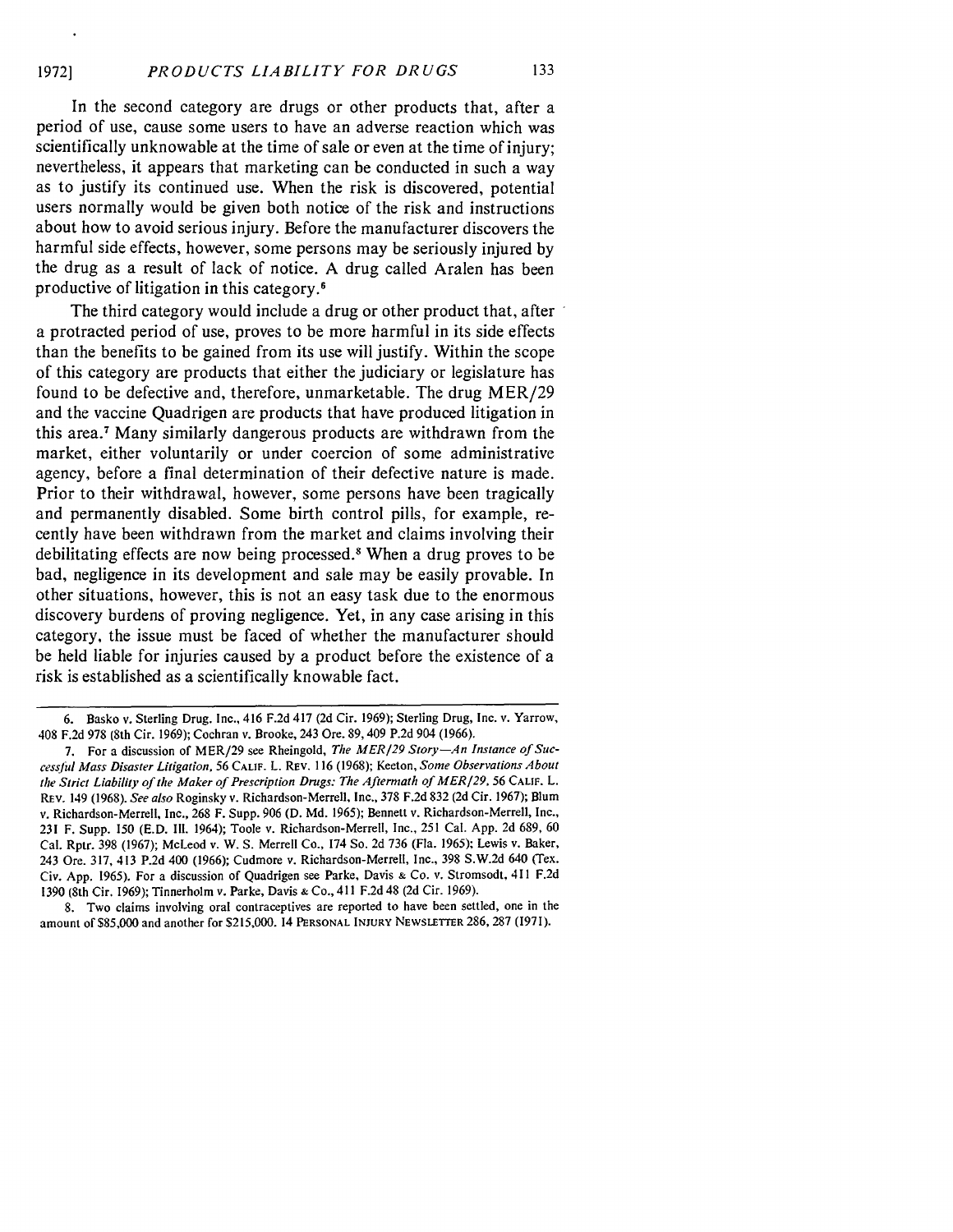#### II. LIABILITY FOR KNOWN OR KNOWABLE RISKS

It can be confidently said at the outset that no jurisdiction has imposed liability on a manufacturer simply because his product caused harm when it was used as intended. The mere fact that when marketing the product the manufacturer knew, or should have known, that some persons would suffer an idiosyncratic, allergic, or other adverse reaction is an insufficient basis for recovery. In *Davis v. Wyeth Laboratories, Inc.*,<sup>9</sup> for example, it was contended on behalf of the plaintiff, who had contracted polio after receiving a dose of Sabin oral polio vaccine, that the manufacturer should be regarded as guaranteeing to each and every user that the drug was fit and safe for his individual use, rather than merely that it was reasonably fit and safe for public consumption. This contention, had it been accepted, would have made a manufacturer liable to anyone victimized in the course of proper and reasonable use of his product. The court in *Davis,* however, held that it was unwilling to make such a far-reaching change in the law. On the other hand, several dissenting judges on the Fifth Circuit Court of Appeals, in a case involving lung cancer caused by cigarette smoking, were willing to adopt that rule for products with an unknown risk.<sup>10</sup> Their view was that once the jury found both that the deceased used the product as intended and that death resulted from lung cancer which developed as a consequence, no further issue remained to be decided before damages could be assessed.

While it is clear that a manufacturer is not an insurer against harm that may result from even known or knowable risks, it is often asserted and assumed that recovery is sometimes obtainable on a strict liability theory as well as the traditional negligence theory." If this is true, it must be because it is thought that even a nonnegligent manufacturer should be held liable under certain circumstances for harm resulting to a user, either notwithstanding the user's awareness of the risk or because the user, for some reason, was unaware of the risk.

**<sup>9. 399</sup> F.2d** 121 (9th Cir. **1968).**

**<sup>10.</sup>** Green v. American Tobacco Co., 409 **F.2d 1166, 1168** (5th Cir. **1969)** (Brown, Coleman, and Godbold, **J.J.** dissenting). Judge Brown, in his dissenting opinion, said, **"I** reject the idea that the enlightened Supreme Court of Florida will tolerate a commercial system that sells with impunity ostensibly innocuous products, but which in fact have lethal consequences." *Id.* at **1170.** In the course of its tortuous litigation, this case produced **3** other appellate opinions reported as follows: **391 F.2d 97** (5th Cir. **1968); 325 F.2d 673** (5th Cir. **1963);** 304 **F.2d 70** (5th Cir. **1962).**

*<sup>11.</sup> See* Davis v. Wyeth Laboratories, Inc., **399 F.2d** 121 (9th Cir. **1969);** Crotty v. Shartenberg's-New Haven, Inc., 147 Conn. 460, **162 A.2d 513 (1960);** Bianchi v. Denholm **&** McKay Co., **302** Mass. 469, **19 N.E.2d 697 (1939); RESTATEMENT (SECOND)** OF TORTS § 402A, comment *j* at **354 (1965); Noel,** *Products Defective Because of Inadequate Directions or Warnings,* **23 Sw L.J. 256, 267 (1969); Traynor,** *The Ways and Meanings of Defective Products and Strict Liability, 32\** **TENN. L. REV. 363, 373 (1965).**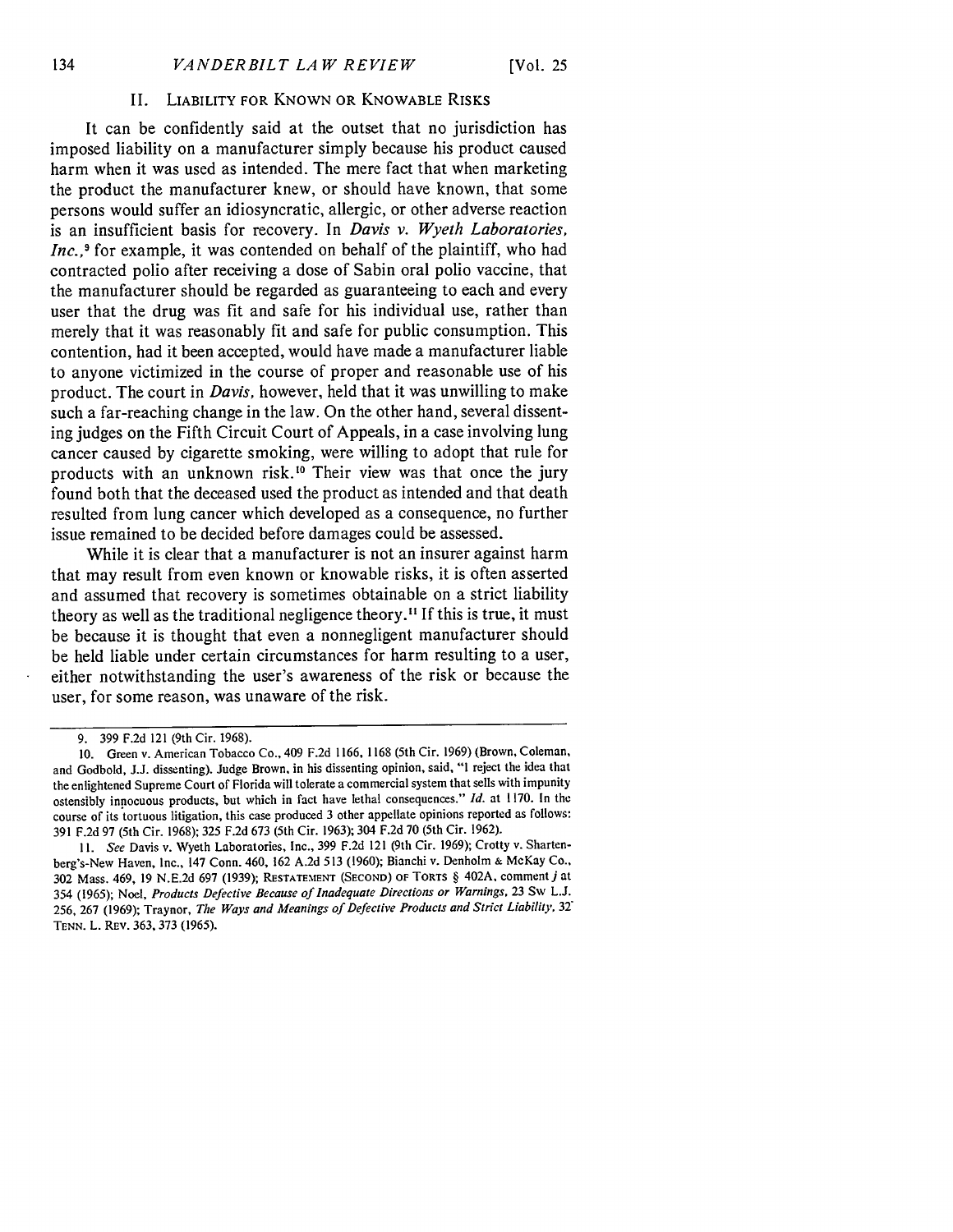#### *A. The Knowledgeable User*

There is much support for the general proposition that the consumer's ignorance constitutes the basis for imposing liability on the manufacturer. The consumer has a right to know or be informed about a product's dangerous characteristics against which he must be protected. Yet, unless the manufacturer fails, especially in the provision of safety features, to conform to the normal and reasonable expectations of those for whose use the product is intended,<sup>12</sup> it cannot be held liable on either a negligence or strict liability theory. Moreover, as a matter of public policy, it can be reasonably argued that economic efficiency in the satisfaction of consumer demands would be best promoted **by** allocating losses for injuries resulting from the use of products to the consumer, so long as he is adequately informed about the risks involved and the incidence of harm from these risks.<sup>13</sup> Under this rationale a consumer would have no right, as against the manufacturer, to be secure from harm caused **by** dangerous products except the right to be informed." **If** this theory were adopted, safety legislation that requires the elimination of an open and obvious danger and that interferes with voluntary market arrangements would necessarily be suspect.

No one would deny that the user's knowledge of the risks involved in the use of a product is relevant to the issue of the manufacturer's liability. The question, however, is whether it should in all circumstances be conclusive. The utility of a product can be outweighed **by** the magnitude of the danger related to its use even when utmost care is exercised **by** all concerned. Thus, a drug or cosmetic might justifiably be regarded as a bad product **by** a jury, or **by** those who have legislative powers in

<sup>12.</sup> Schemel v. General Motors Corp, 384 F.2d 802 (7th Cir. 1967) (car designed so it could be driven at a speed of 115 miles per hour is not unreasonably dangerous since the danger is neither latent nor concealed); Bollmeier v. Ford Motor Co., 265 N.E.2d 212 **(I11.** App. 1970) (although the definitions of the term "defect" in the context of products liability law use varying language, they all rest upon the common premise that those products are defective which are dangerous because they fail to perform in the manner reasonably to **be** expected); Murphy v. Cory Pump **&** Supply Co., 47 **I11.** App. 2d 382, 197 N.E.2d 849 (1964) (no guard in front of rotary lawnmower blade, but court concluded that no one was misled **by** it). The **RESTATEMENT (SECOND)** OF TORTS § 402A, comment i at 352 (1965) provides in part that in order to find an article unreasonably dangerous it "must be dangerous to an extent beyond that which would be contemplated **by** the ordinary consumer who purchases it, with the ordinary knowledge common to the community as to its characteristics."

<sup>13.</sup> *See* Calabresi, *Transaction Costs, Resource Allocation and Liability Rules-A Comiment,* 11 J. LAW **&** EcON. 67 (1968); Coase, *The Problem of Social Cost,* 3 J. LAW **&** EcON. I (1960).

<sup>14.</sup> For further comments on this issue see Keeton, *Product Liability—Inadequacy of Information,* 48 TEXAS L. REV. 398, 399 (1970).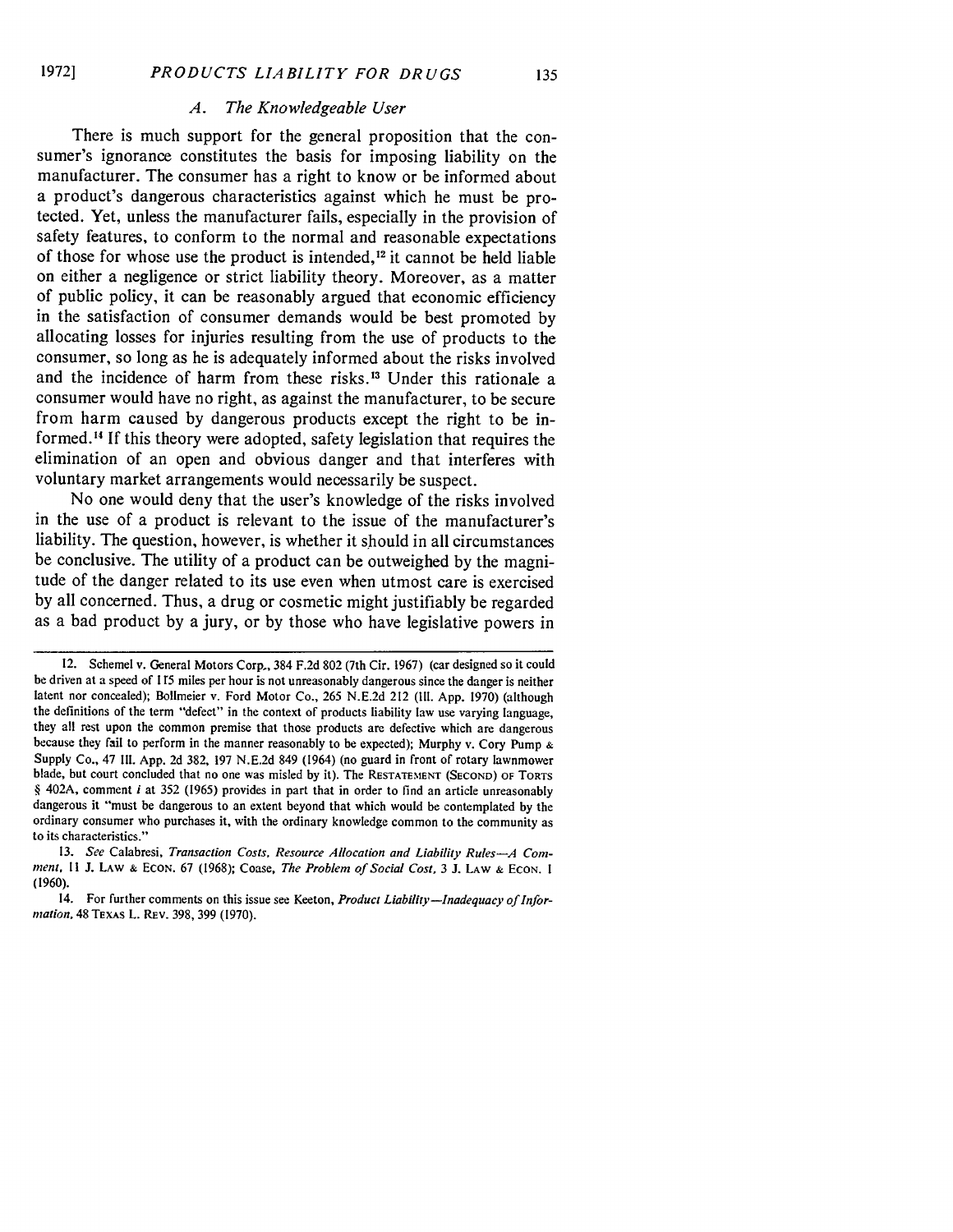the matter, even though its dangers are obvious or have been brought to the consumer's attention.

Although there seems to be very little authority that would support recovery by a consumer-user who was made aware, not only of the risk itself, but also of the best means known for avoiding it; I would argue that the law remains unsettled. The obvious nature of a particular danger in a mechanical product, for example, does not necessarily preclude a finding that it is either unfit for its intended purpose or unreasonably dangerous, nor does it prevent a finding of negligence on the part of the manufacturer. 15 Therefore, it is submitted that a user's awareness of the risk involved should not preclude his recovery if, notwithstanding his awareness of the risk, a fact-finder can reasonably conclude that the product should not have been marketed. This does not mean that negligence could not serve as the basis for recovery, but it does mean that assumed risk should not necessarily be a defense and that a doctor's knowledge of the risks involved in the use of a prescription drug ought not to preclude recovery.<sup>16</sup>

It is often assumed that a product is neither unfit nor unreasonably dangerous if the normal person would not have any adverse reaction to **it.17** This assumption has been rejected by some courts in cosmetic cases holding that an allergic victim can recover on proof that he is a member of an appreciable class of persons who are sensitive to some ingredient in the product,18 provided this fact was scientifically verifiable at the time

16. This is contrary to the position taken in the **RESTATEMENT** (SECOND) OF TORTS § 402A, comment n at 356 **(1965),** which provides: "Contributory negligence of the plaintiff is not a defense when such negligence consists merely in a failure to discover the defect in the product, or to guard against the possibility of its existence. On the other hand the form of contributory negligence which consists in voluntarily and unreasonably proceeding to encounter a known danger, and commonly passes under the name of assumption of risk, is a defense under this section as in other cases of strict liability."

17. Scientific Supply Co. v. Zelinger, 139 Colo. 568, 341 P.2d 897 (1959); Jacquot v. Win. Filene's Sons Co., 337 Mass. 312, 149 N.E.2d 635 (1958); Zampino v. Colgate-Palmolive Co., 10 Misc. 2d 686, 173 N.Y.S.2d **117** (Sup. Ct. 1958), *rev'd,* 8 App. Div. 2d 304, 187 N.Y.S.2d 25 (1959); Barrett v. Kresge Co., 144 Pa. Super. 516, 19 A.2d 502 (1941). *InJacquot* the court said, "For a plaintiff to recover for breach of an implied warranty of fitness of a garment, a cosmetic, or comparable product [there must be proof] that the article was unfit to be worn or used by a normal person." 337 Mass. at 315, 149 N.E. 2d at 638.

18. Gober v. Revlon, Inc., 317 F.2d 47 (4th Cir. 1963) (nail polish); Reynolds v. Sun Ray Drug Co., 135 N.J.L. 475, 52 A.2d 666 (Ct. Err. **&** App. 1947) (lipstick); Esborg v. Bailey Drug Co., 61 Wash. 2d 347, 378 P.2d 298 (1963) (hair tint). *See generally* Noel, *supra* note 11, at 295; Dickerson, *Products Liability: How Good Does a Product Have To Be?,* 42 IND. L.J. 301, 330 (1967).

**<sup>15.</sup>** Wright v. Massey-Harris, Inc., 68 Il1. App. 2d 70, 215 N.E.2d 465 (1966) (self-propelled corn-picker regarded as unreasonably dangerous even though it was clearly no more dangerous than it appeared to be); Palmer v. Massey-Ferguson, Inc., 476 P.2d 713, 719 (Wash. Ct. App. 1970): "[A] rule which excludes the manufacturer from liability if the defect in the design of his product is patent but applies the duty if such a defect is latent is somewhat anomalous . **. .** . The law, we think ought to discourage misdesign rather than encouraging it in its obvious form."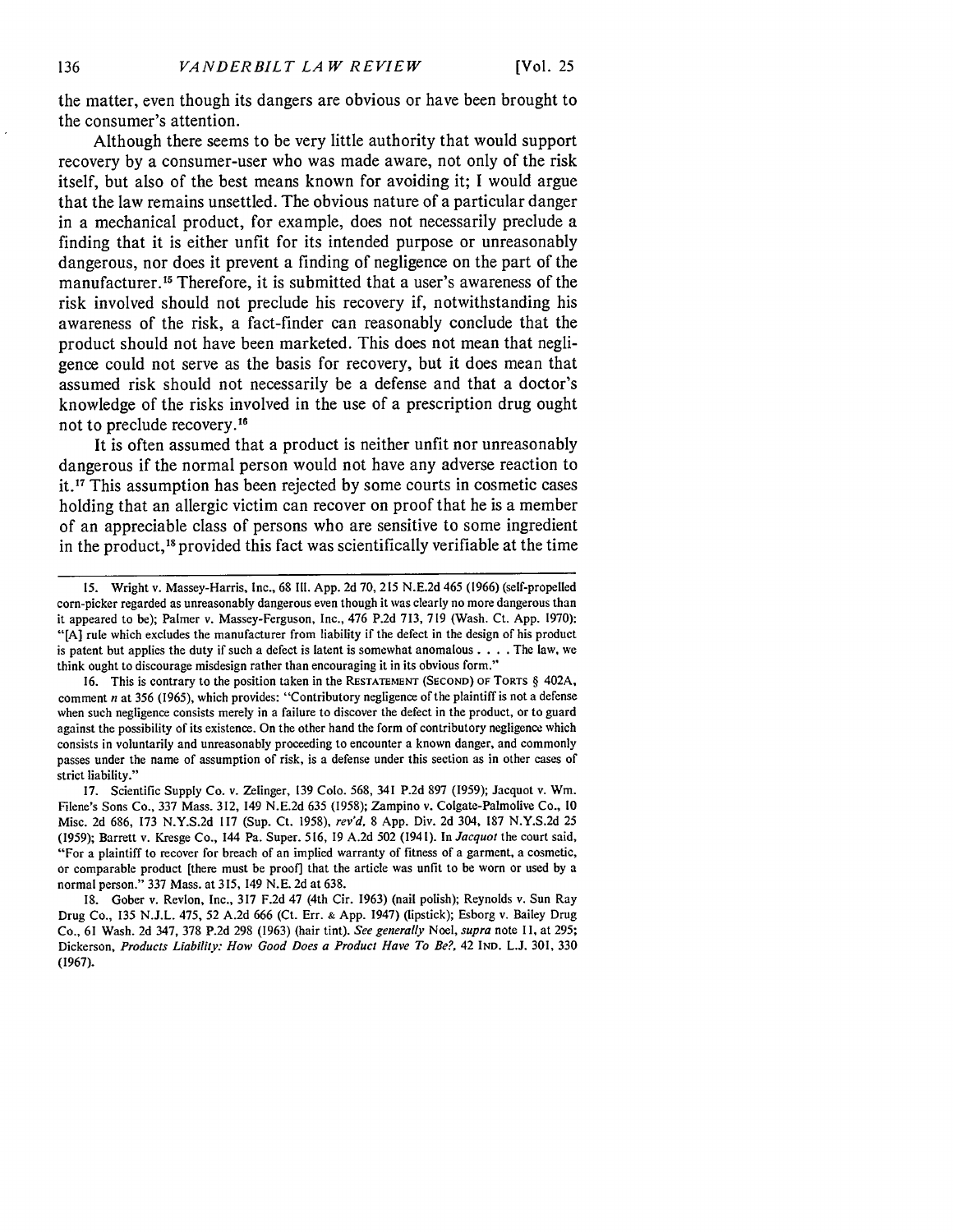of sale. Both the assumption that only a user who suffers a normal reaction can recover and the requirement that an allergic user be a member of an appreciable class are unsound. The typical consumer never expects to be in the sensitive group and, therefore, can be expected to take a chance.<sup>19</sup> Moreover, if other products would serve the same purpose and cause fewer or less serious adverse reactions, the mere fact that neither the "normal" person nor an appreciable class of users would suffer an adverse reaction should not prevent either a finding impugning the product or a finding of negligence against the maker. This is especially true when the adverse reaction is disastrous<sup>20</sup> since a reasonable person could well conclude that the harm caused by the product outweighed its utility. Furthermore, if there is any appreciable risk of serious harm to some persons, whether or not the reactions are designated as allergic or idiosyncratic, it would be feasible to allocate these losses to the manufacturer.

#### *B. The Uninformed User*

One who is injured by either a prescription drug or an over-thecounter drug or cosmetic may, for one of two reasons, have been unaware at the time of use of the risk involved or the means of avoiding harm. The maker may have made no attempt to communicate his knowledge of the risk, or, notwithstanding his efforts to inform, the user may have never actually become aware of it. Thus, claimants have often asserted the following as separate grounds of recovery: **(1)** A product made according to the intended design was, nevertheless, "unfit" or "unreasonably dangerous"; and (2) even if the product itself was not defective, adequate information was never received by the consumer about its inherent risks. In the vast majority of these cases, however, the recovery, if any, was obtained on a theory of negligence in failing either to give any warning or to take adequate measures to convey the necessary information.<sup>21</sup>

Assuming that a risk, known or knowable on the part of the maker, is one that no reasonable person would want to be subjected to without

<sup>19.</sup> Keeton, *supra* note 6.

*<sup>20.</sup> But see* Cochran v. Brooke, 243 Ore. 89, 409 P.2d 904 (1966).

<sup>21.</sup> Parke, Davis **&** Co. v. Stromsodt, 411F.2d 1390 (8th Cir. 1969); Tinnerholm v. Parke, Davis **&** Co., 411 F.2d 48 (2d Cir. 1969); Sterling Drug, Inc. v. Yarrow, 408 F.2d 978 (8th Cir. 1969); Rumsey v. Freeway Manor Minimax, 423 S.W.2d 387 (Tex. Civ. App. 1968). For a discussion of the subject see Dillard **&** Hart, *Product Liability: Directions for Use and the Duty to Warn,* 41 VA. L. REV. 145 **(1955);** Noel, *Manufacturer's Negligence of Design or Directions for Use of a Product,* **71** YALE L.J. 816 (1962); Noel, *supra* note **11.**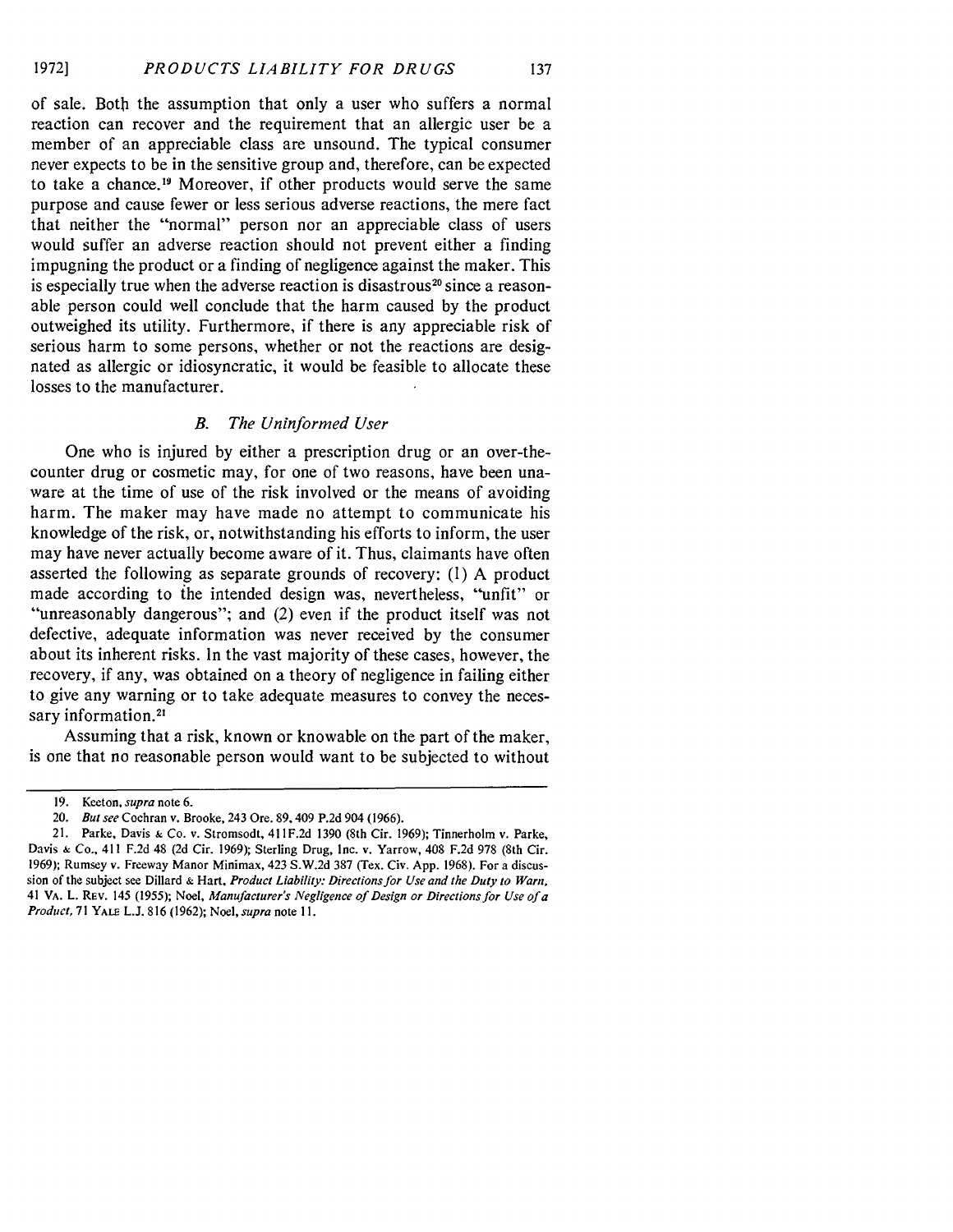[Vol. **25**

sufficient information to avoid it if he chooses, should the maker be held strictly liable for causing a victim to be subjected to this risk or should his liability be based on whether he implements reasonable safeguards? Imposition of strict liability on the maker, without regard to the precautions of intermediate sellers, doctors, or the victim himself, would be a far cry from holding a manufacturer responsible for miscarriages in the manufacturing process. Perhaps no liability should be imposed on a manufacturer for miscarriages in the communication process unless he is negligent. If this position is taken, one could argue that the negligence rules of proximate cause and contributory negligence also would be applicable to a products liability case. On the other hand, the basic issue in a products liability case ought to be whether the manufacturer constructed, designed, or marketed the product in a manner that results in an unreasonable risk of harm to those who might be injured in the course of its use. Under this view, contributory negligence should either be a defense in all of these situations or in none of them, the position apparently taken in the *Restatement (Second) of Torts*.<sup>22</sup> Dean Prosser has said that when a products liability case involves the question of reasonable warning, the liability is not distinguishable from that which would be found in an ordinary negligence case.<sup>23</sup> It is distinguishable from negligence liability, however, if the defense of contributory negligence is not regarded as a bar to recovery.

In *Davis v. Wyeth Laboratories, Inc.,24* the court, with one judge dissenting, applied a kind of strict liability. The plaintiff had ingested Type III Sabin oral polio vaccine at a mass immunization project. At the time he was 39 years of age. No effort was made by either the manufacturer or those managing the project to provide any warning about the risk of contracting polio from the vaccine. Since the need for polio immunization diminishes with advancing age and because there is a small potential risk, especially to adults, of contracting polio from Sabin oral vaccine, the desirability of using this vaccine to immunize a person 39 years old is questionable. According to the court, the situation necessitated a "true choice judgment, medical or personal," because the "risk of contracting the disease without immunization was about as

**24. 399 F.2d** 121 (9th Cir. **1968).**

**<sup>22.</sup>** RESTATEMENT **(SECOND) OF** TORTS § 402A, commentj at 353 (1965).

**<sup>23.</sup>** "In occasional cases, such as **the** principal one [Davis **v.** Wyeth Laboratories, Inc.,] **399 F.2d 121** (9th Cir. **1968)** the liability has been put on **the** basis of implied warranty, or strict liability in tort, on the ground **that** a product sold without warning is unsafe or 'defective'. **But** since **the** question is one of reasonable warning, **the** liability is not distinguishable from negligence." **W.** PROSSER **& J.** WADE, **CASES AND** MATERIALS **ON** TORTS **727** n.2 (5th **ed. 1971).**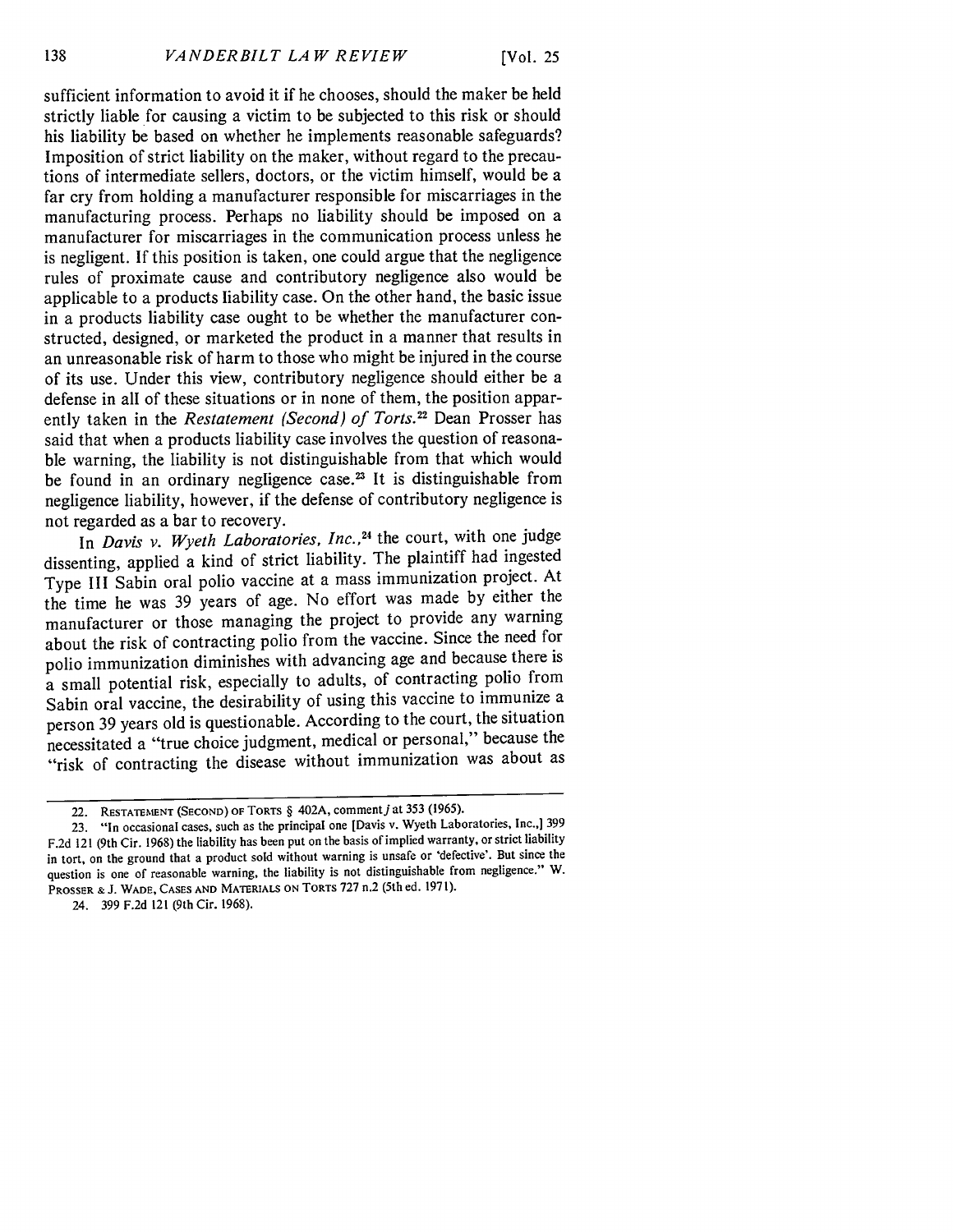great (or small) as [plaintiff's] risk of contracting it from the vaccine." $25$ Therefore, even in the absence of a finding of negligence, the court held that the manufacturer was liable to the plaintiff because he received no warning of the material risks involved in taking the vaccine or of the dubious value of the protection thereby provided.

There is not very much difference between requiring disclosure, or an attempt at disclosure, of a risk that would be regarded as material both by a reasonable man in giving or withholding consent to a medical procedure and by a doctor in deciding whether to prescribe a drug for a particular patient, and requiring the same warning only when a reasonable man would give it. The *Wyeth* case, however, illustrates a situation in which one could justifiably conclude, as the trial judge apparently did, that the difficulty of trying to communicate the relative dangers involved to all users precluded a finding of negligence, and yet agree with the court of appeals that a true, choice judgment was involved. It is not at all clear what the court would have done if some measures had been taken to provide notice, such as putting up posters, and the issue before the court had been the sufficiency of these precautions. If the negligence standard for when an effort should be made to communicate a risk is abandoned in this type of case, how can one set up a realistic standard for deciding what the measures to be taken should be? While it can be argued that the plaintiff should recover unless it is found that he either knew or should have known about the risk from the notices that were given, there would appear to be no support for this position.

Another drug case, *Basko v. Sterling Drug, Inc.,"8* differs from *Wyeth* in that after the danger of possible blindness resulting from the use of its drugs became known, various measures were taken by the manufacturer to warn doctors who might prescribe them. Despite these efforts, however, the plaintiff suffered permanent eye injury. In rejecting the plaintiff's contention that she was entitled to a directed verdict as a matter of law, the court said that with respect to the question of liability for failure to warn, negligence and strict liability concepts are virtually identical. Therefore, it upheld a charge requiring the jury to find as a prerequisite to recovery that reasonable efforts to warn were not made. The court distinguished *Wyeth* by saying that there, the evidence was overwhelming that the manufacturer not only knew that the vaccine was being dispensed without any warning of its deleterious effects, but also attempted to assure all members of the community that they should take it.

 $\circ$ 

*<sup>25.</sup> Id.* at **130.**

**<sup>26.</sup>** 416 **F.2d** 417 **(2d** Cir. **1969).**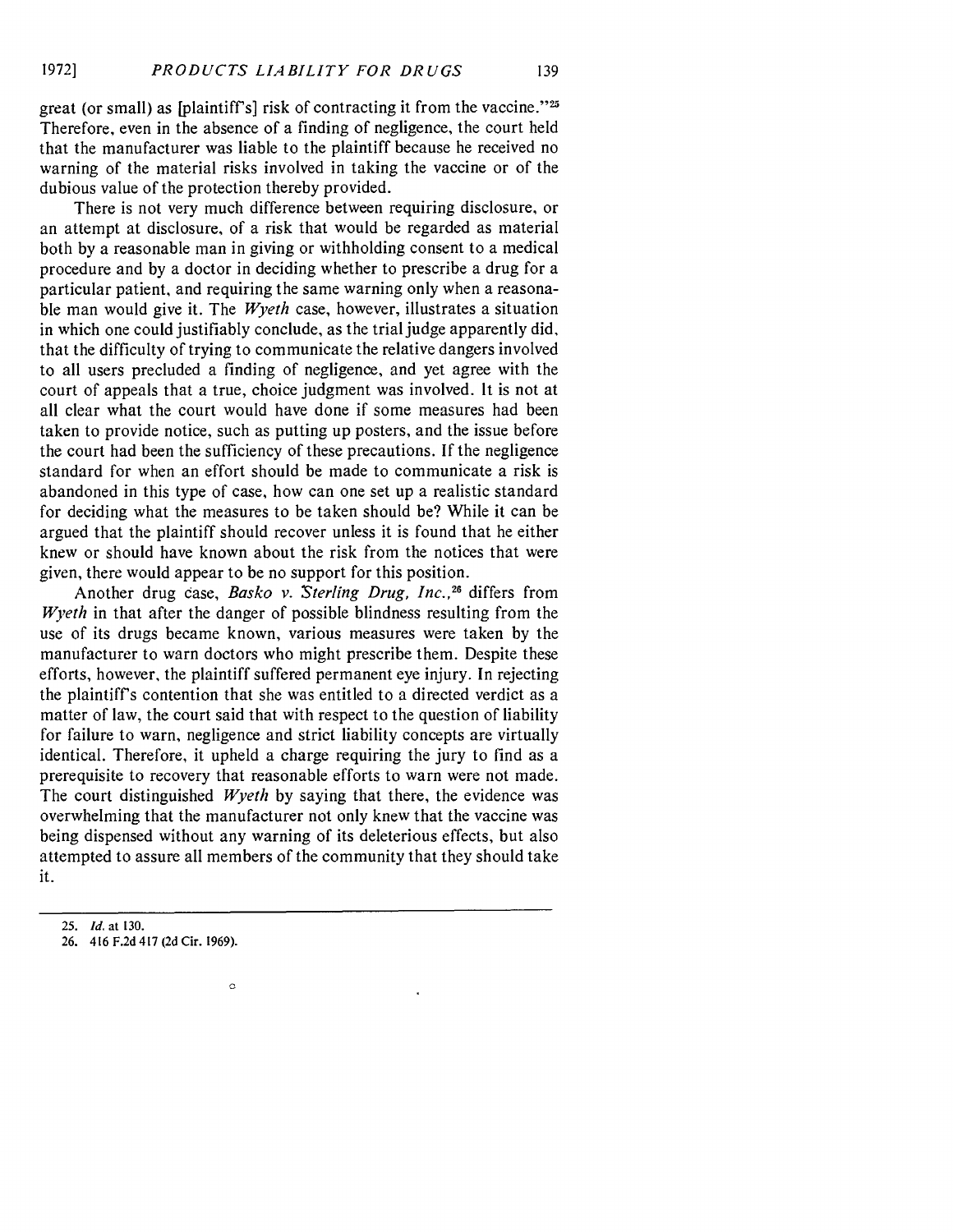#### III. THE UNKNOWABLE RISK

One important, fundamental question that has not been finally resolved is whether the manufacturer of a drug or other product intended for intimate bodily use should be liable for a harmful reaction that occurs before the harmful propensities of the product become known. Arguably, the manufacturer's failure to discover the risk could occur in one of three different situations: (1) his lack of knowledge was due to negligence; (2) although the hazard was either scientifically known or knowable, the manufacturer in the exercise of ordinary care failed to discover it; or (3) the risk would not have been a scientifically discoverable fact. Thus, it would seem that in discussing the liability of the manufacturer for unknowable risks, the distinction should be between risks that the manufacturer ought to have discovered in the exercise of ordinary care and risks of which he was justifiably unaware at the time of sale. The issue, then, is simply whether a finding of negligence should be a prerequisite to recovery against a manufacturer for a harmful reaction attributable to an unknown hazard.

The initial holdings on this issue involved the claims of lung cancer victims against cigarette manufacturers. Of the three courts passing on the question, one concluded that the manufacturer could be held liable if the unknowable risk made the product unfit or defective.<sup>27</sup> The two other courts, however, held that in order to recover, the plaintiff must prove that the warranted product contained an element from which, on the basis of existing human knowledge at the time of sale, harm might be expected to flow.<sup>28</sup> Two arguments have been advanced in support of the latter position. First, an unknowable risk ought to be borne by the individual in common with his fellow humans and insured against in the same fashion as death or disease,<sup>29</sup> because, unlike ordinary miscarriages or failures, it is not an inevitable by-product of the manufacturing pro-

**<sup>27.</sup>** Green v. American Tobacco Co., 154 So. 2d 169 (Fla. 1963). In its opinion the court said: "No reasonable distinction can, in our opinion, be made between the physical or practical impossibility of obtaining knowledge of a dangerous condition, and scientific inability resulting from a current lack of human knowledge and skill.

<sup>&</sup>quot;The contention that the wholesomeness of a product should be determined on any standard other than its actual safety for human consumption, when supplied for that purpose, is a novel proposition in our law, and one which we are persuaded has no foundation in decided cases." *Id.* at **171, 173.**

<sup>28.</sup> Ross v. Phillip Morris **&** Co., 328 F.2d 3 (8th Cir. 1964); Lartigue v. R.J. Reynolds Tobacco Co., 317 F.2d 19 (5th Cir.), cert. denied, 375 U.S. 865 (1963) (applying Louisiana law).

<sup>29.</sup> Connolly, *The Liability of a Manufacturer for Unknowable Hazards Inherent in his Product,* 32 **INs. COUNSEL J. 303** (1965).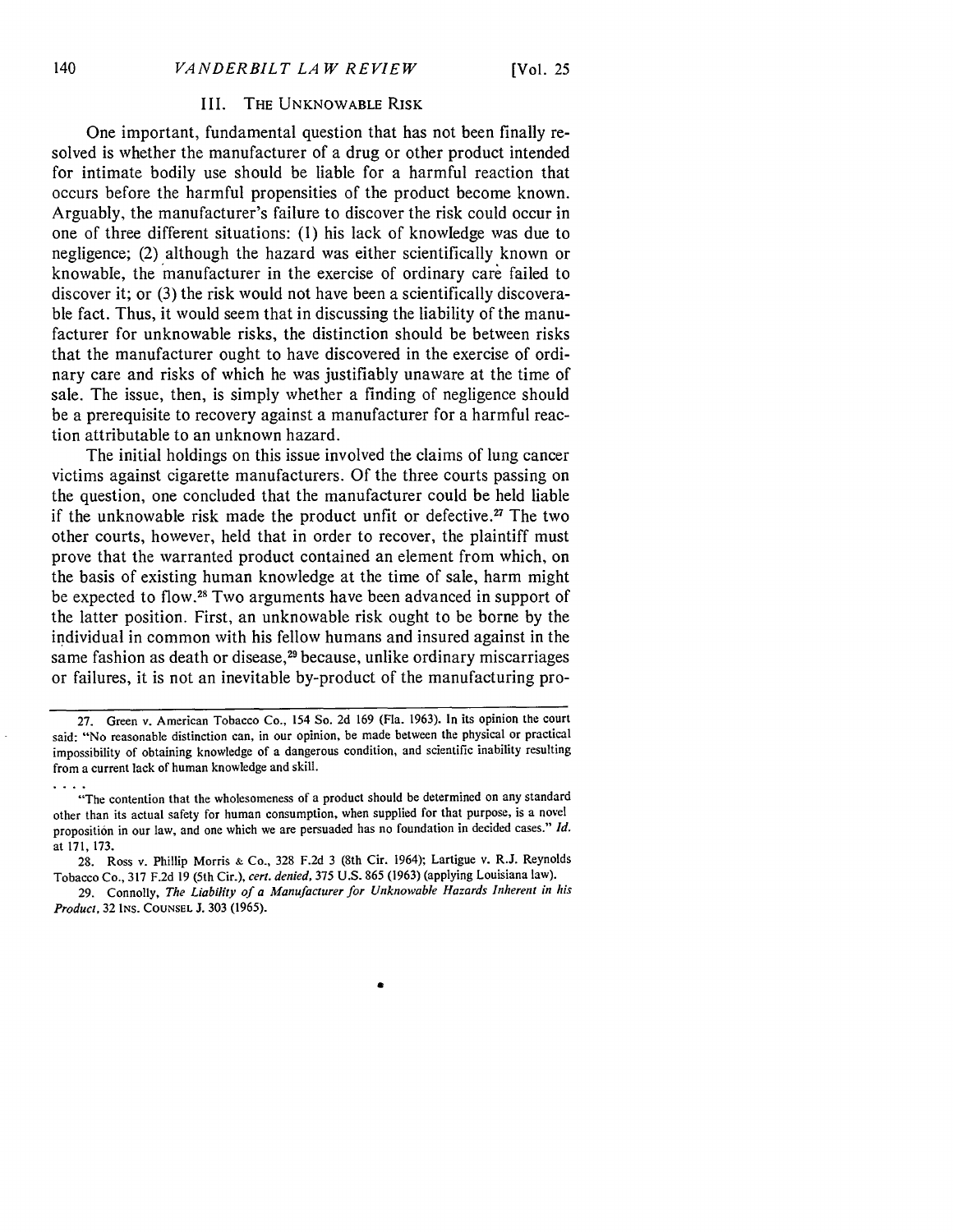cess. Secondly, a risk cannot be spread unless it is known. Since, as Fleming James has observed, the inevitability of allergic, idiosyncratic, and other adverse reactions from elements in drugs and cosmetics is as well known as is the inevitability and certainty of failures in construction 30 it is difficult to justify a distinction between an unreasonably dangerous condition arising from a miscarriage in the manufacturing process and an unreasonably dangerous condition attributable to society's lack of scientific development. Nevertheless, even though the existence and magnitude of scientifically unknowable risks are as measurable as the likelihood of construction defects, it can reasonably be argued that the activity of manufacturing drugs should not be required to bear accident losses resulting therefrom. Moreover, a number of considerations can be cited in support of this position. It is not the limitations of the enterprise, but the limitations of mankind's technology that account for the manufacturer's ignorance. In addition, the effect that this liability would have on the price of drugs and the development of new products is unclear. Furthermore, if any new' products would, in fact, be kept off the market, it might be those most worth the risk.<sup>31</sup>

My position has been and remains that, whatever the reason may be, if the sale of a product exposes the user or others to an unreasonable risk of harm, liability for harm resulting from that risk should follow. Under this rationale, the manufacturer of a product would be liable for all harm resulting from an unknowable risk, (I) if the product proved ultimately to be bad, or (2) if the user of the product was subjected to an unreasonable risk in that he was deprived of the means for avoiding harm from it. Although there is not much judicial authority for either of these assertions, they are desirable from a practical standpoint in light of the plaintiffs difficult burden of proof in a negligence action. The time and expense required to investigate all the procedures of those who make and sell a new drug is enormous, and may prevent an individual litigant from gathering the necessary facts to prove negligence when it does, in fact, occur. Moreover, the economic costs of such an investigation and the administrative difficulties that are involved in the factfinding and decision-making processes argue eloquently for nonfault and enterprise liability when feasible. The litigation concerning MER/29, an

<sup>30.</sup> In James, *The Untoward Effects of Cigarettes and Drugs: Some Reflections on Enterprise Liability,* 54 **CALIF.** L. REV. 1550, 1557 (1966), the author says: "That the specific is unknown and unknowable in advance is not as significant as he (Connolly) seems to think, where the risk is of a *type* which is foreseeable" (emphasis in original).

<sup>31.</sup> Connolly, *supra* note 29, at 306.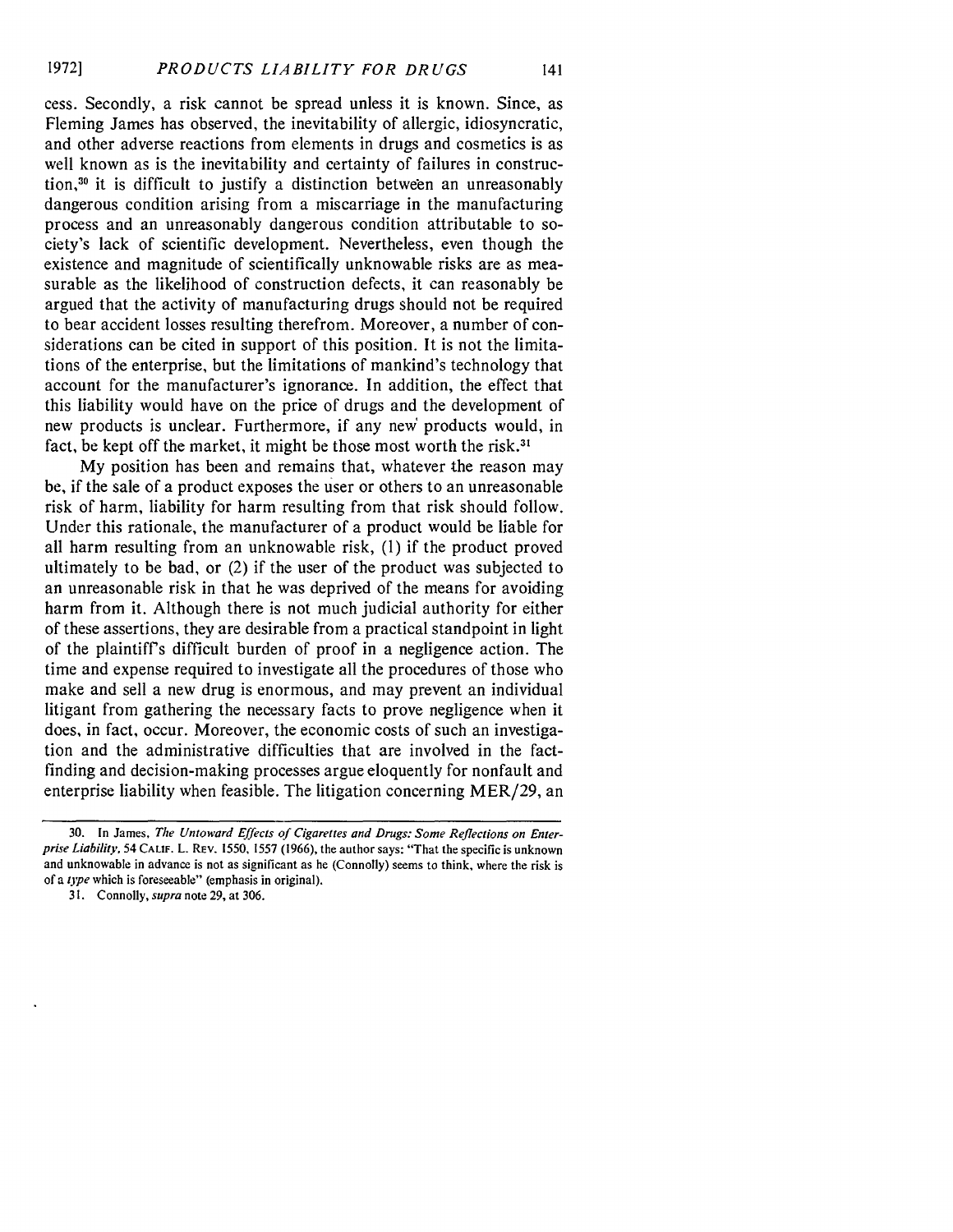anticholesterol drug that caused cataracts and other serious damage to the eyes of some users, amply illustrates these difficulties **. 3 2**

While very few courts have discussed the problem of liability for harm resulting from good products before the manufacturer knew or should have known of the risk, some of the language in the *Basko* and *Wyeth* cases is instructive. In *Basko* claims were filed against a manufacturer of a drug called Aralen, which is a trade name for chloroquine phosphate. This drug was developed and sold for the treatment of arthritis. It ultimately became known that continued application over a protracted period of time would cause blindness in some users. On the other hand, the onset of any adverse reaction could be detected in time to avoid irreversible damage. In purporting to apply Connecticut law, the Court of Appeals for the Second Circuit said: "Defendant did not warn of the risk of idiosyncratic reaction until 1960. Thus, the only real question with respect to Aralen is whether the risk was either knowable or reasonably foreseeable at a time when the plaintiff was still taking the drug."33 The opinion in *Wyeth* contains similar language regarding the manufacturer's duty: "[W]hen Type III Sabin vaccine was first licensed by the government in early 1962 and first manufactured and sold by Wyeth, there was no known or foreseeable risk involved in taking it. Thus, *Wyeth* could not initially be expected to warn of unknown dangers."<sup>34</sup> Therefore, both *Basko* and *Wyeth* support the proposition that a manufacturer is not liable for harm resulting from a good product until after the manufacturer knew or should have known of the risk of harm and failed to give adequate warning. There apparently is no judicial authority or language to the contrary, but this could be partially explained by the fact very few courts have discussed the question.

If a product is found to be bad after a period of use, there is more uncertainty with respect to the manufacturer's liability to those who were injured prior to knowledge of the risk. Such products are usually withdrawn from the market, as in the case of MER/29 and Quadrigen. Claims resulting from the marketing of MER/29 produced two decisions, one in Oregon<sup>35</sup> and one in Texas,<sup>36</sup> denying liability. The Oregon Supreme Court adopted the proposition that no warranty is applicable

**<sup>32.</sup>** Keeton, *supra* note **6;** Rheingold, *The MER Story-An Instance of Successful Mass Disaster Litigation,* **56 CALIF.** L. **REv. 116 (1968).**

**<sup>33.</sup>** Basko v. Sterling Drug, Inc., 416 **F.2d** 417,426 **(2d** Cir. **1969).**

<sup>34.</sup> Davis v. Wyeth Laboratories, Inc., **399 F.2d** 121, **129** (9th Cir. **1968).**

**<sup>35.</sup>** Lewis v. Baker, 243 Ore. **317,413** P.2d **400 (1966).**

**<sup>36.</sup>** Cudmore v. Richardson-Merrell, Inc., **398 S.W.2d** 640 (Tex. Civ. **App. 1965),** *cert. denied,* **385 U.S. 1003 (1967).**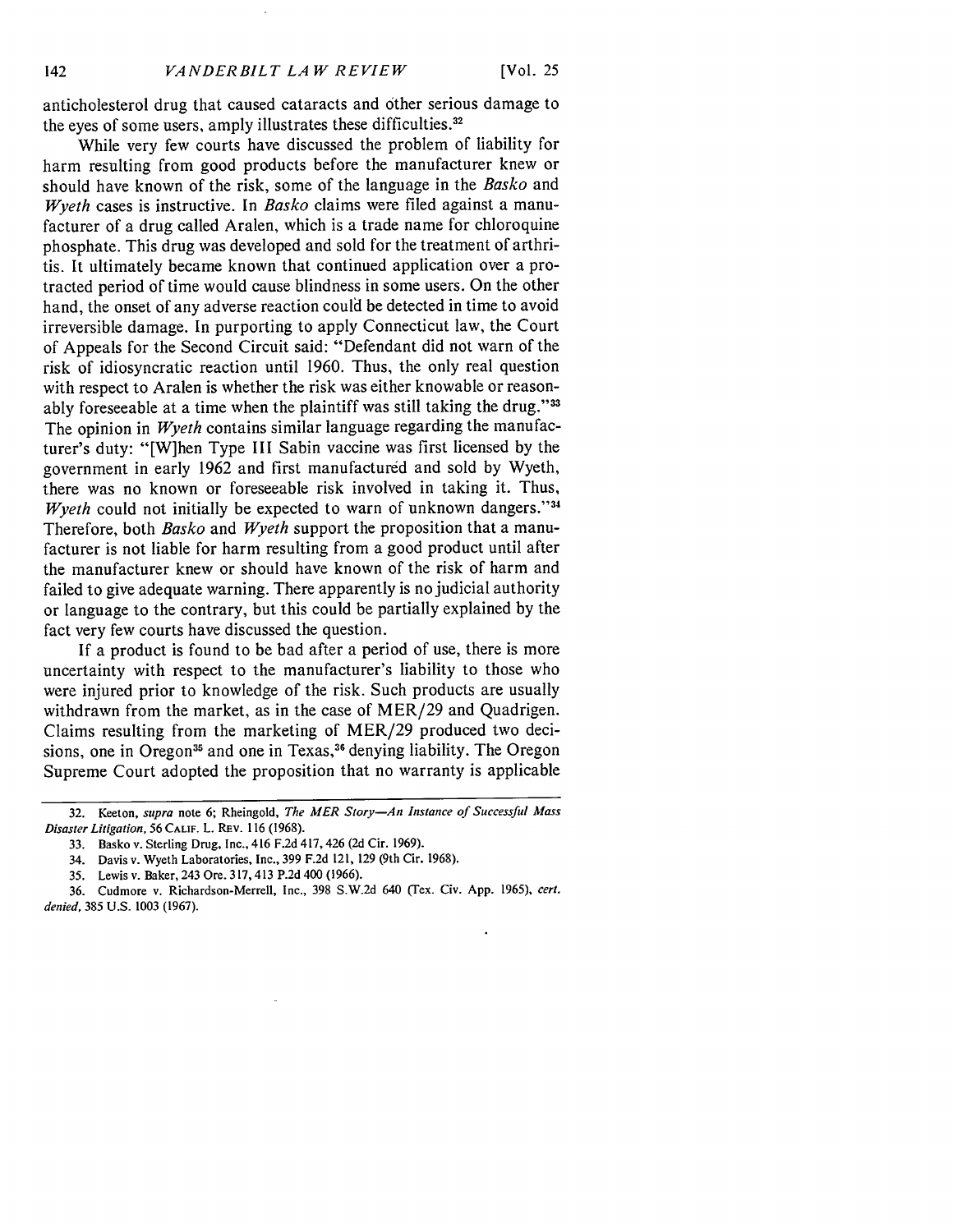to the sale of an unadulterated, uncontaminated prescription drug approved by the Federal Drug Administration. In Texas the intermediate appellate court adopted Judge Wisdom's view in one of the cigarette cases,<sup>37</sup> stating that since medical knowledge was not developed sufficiently to enable the defendant to reasonably have discovered that MER/29 caused cataracts, there should be no liability. There is, of course, a fundamental difference between MER/29 and cigarettes, because cigarettes have never been withdrawn from the market nor regarded as bad per se, whereas MER/29 had been banned when the plaintiff's claim was brought.

In contrast to the Aralen cases, the two decisions involving Quadrigen claims, one in the Second Circuit<sup>38</sup> and one in the Eighth Circuit,<sup>39</sup> contain language that could be regarded as indicating that the manufacturer would be liable for an injury that occurred before the risk of harm from Quadrigen was knowable. In both cases the victimized infant was innoculated within four months of the initial commercial distribution in July 1959 and well before the vaccine was withdrawn from the market in 1961 as unsafe. The children contracted an encephalopathy, which left them severely mentally retarded. In each case there were trial court findings of negligence and breach of warranty, and in each the defendant's principal defensive theory was the insufficiency of the evidence to justify a finding of causal connection between the vaccine and the subsequent contraction of encephalopathy. The Second Circut said that it was unnecessary to discuss liability resting on negligence theories since "it cannot be disputed (and appellant does not disagree) that *a drug manufacturer impliedly warrants under New York law that its products will not prove to be unreasonably dangerous* **.... "0** The Eighth Circuit concluded that the evidence was sufficient to justify findings of negligence as well as breach of warranty.<sup>41</sup> While the issue of liability for an unknowable risk could hardly be said to have been considered by either court, it does appear that both courts were willing to consider on the issue of warranty liability a great deal of evidence related to the dangerousness of Quadrigen that was not available until after the vaccine had been sold and administered.

**<sup>37.</sup>** Lartigue v. R.J. Reynolds **Tobacco** Co., **317 F.2d 19,** 24 **(5th** Cir. **1963).**

**<sup>38.</sup> Tinnerhold** v. Parke, Davis **&** Co., **411 F.2d** 48 **(2d** Cir. **1969).**

**<sup>39.</sup>** Parke, Davis **& Co.** v. Stromsodt, 411 **F.2d 1390 (8th** Cir. **1969).**

**<sup>40. 411</sup> F.2d at 53.**

<sup>41.</sup> **411 F.2d** at **1399.**